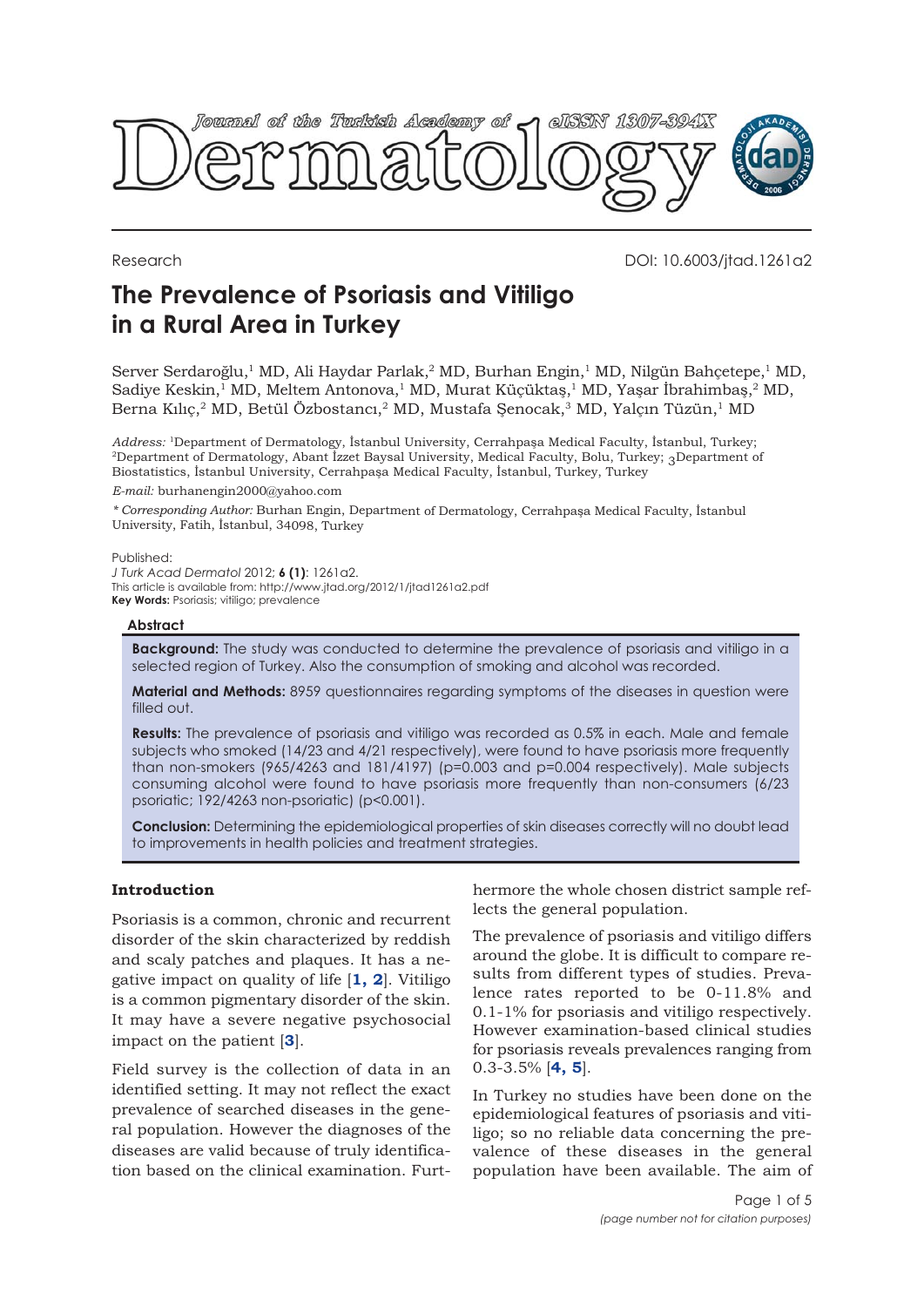<span id="page-1-0"></span>

this study is to determine the prevalence of psoriasis and vitiligo in a selected region of our country. Also the consumption of smoking and alcohol was recorded among these patients.

### **Materials and Methods**

The study was carried out by 7 dermatology residents and 3 staff members at İstanbul University Cerrahpasa Medical Faculty Dermatology Department and Bolu Abant İzzet Baysal University Medical Faculty Dermatology Department.

Mudurnu district is in the province of Bolu, in northwestern Anatolia. The district had a population of 8,959. All ages were included in the study. During the first phase of the study, Mudurnu and nearby villages were visited by health personnel working in the region and given a questionnaire (**Table 1**) to the residents whom all were registered under National Health Service. This district was chosen because of whole registration under the Health System.

**Table 1.** The Questionnaire

1. Please fill out the following information: - Name, surname -Address -Age -Sex -Do you smoke? (At least 3 cigarettes/day) -Do you drink alcohol? Yes or No. How much do you drink every day? (1 beer, 0.5 double raki, a glass of wine) 2. Please indicate whether you have any of the following symptoms: A- Recurrent itchy, red colored, scaly

symptoms B- Light colored skin areas

3. Please indicate if any of your family members have one of these symptoms.

These forms were evaluated and subjects reporting symptoms were identified and revisited by a team of dermatologists during the second phase of the study. The characteristic lesions consist of red, scaly, sharply demarcated, indurated plaques, present particularly over extensor surfaces and scalp were identified as psoriasis. The amelanotic macules particularly in areas that are normally pigmented were accepted as vitiligo. Subjects with identified diseases according to the body involvement area were prescribed treatment or patients who have body involvement more than 10% were referred for further evaluation and/or treatment at Bolu Abant İzzet Baysal University Medical Faculty Dermatology Department. Only the patients who had symptoms during the examination were included in our study.

#### *Statistical Analysis*

Prevalence of psoriasis and vitiligo were calculated and the association between smoking and alcohol consumption was studied using the Chi-square, *Fisher*'s exact test and *Mantel-Haenszel* tests.

## **Results**

During the first phase of the study, questionnaires for 8959 subjects were completed. 8502 (4216 females and 4286 males) of the questionnaires were appropriately completed. 457 of the questionnaires were not appropriately completed and the same time they had no symptoms. For these patients data availability is not enough from answers given to the questions. 1292 subjects stating that they had the symptoms in question were examined by inspection during the second phase of the study (**[Figure 1](#page-2-0)**). The prevalence of psoriasis after clinical examination was 0.5% (43/ 8502). The same prevalence rate was also recorded for vitiligo, 0.5% (39/8502). Male and

|  | Table 2. Distribution of Subjects with Psoriasis According to Smoking Habits |  |  |  |  |  |  |  |
|--|------------------------------------------------------------------------------|--|--|--|--|--|--|--|
|--|------------------------------------------------------------------------------|--|--|--|--|--|--|--|

|              | <b>Psoriatic</b>      |            |          | Non-psoriatic | Total                     |            |  |
|--------------|-----------------------|------------|----------|---------------|---------------------------|------------|--|
|              | Smoker                | Non-smoker | Smoker   | Non-smoker    | Smoker                    | Non-smoker |  |
| Females <18  | 0/3                   | 3/3        | 4/1171   | 1167/1171     | 4/1175                    | 1171/1175  |  |
| Females >18  | 4/18<br>$(p=0.0034)$  | 14/18      | 177/3026 | 2849/3026     | 181/3044                  | 2863/3044  |  |
| All females  | 4/21                  | 17/21      | 181/4197 | 4016/4197     | 185/4219<br>$(p=0.0010)$  | 4034/4219  |  |
| Males $<$ 18 | $\Omega$              | $\Omega$   | 44/1326  | 1282/1326     | 44/1326                   | 1282/1326  |  |
| Males $>18$  | 14/23<br>$(p=0.0024)$ | 9/23       | 921/2937 | 2016/2937     | 935/2960                  | 2025/2960  |  |
| All males    | 14/23                 | 9/23       | 965/4263 | 3298/4263     | 979/4286<br>$(p=0.00001)$ | 3307/4286  |  |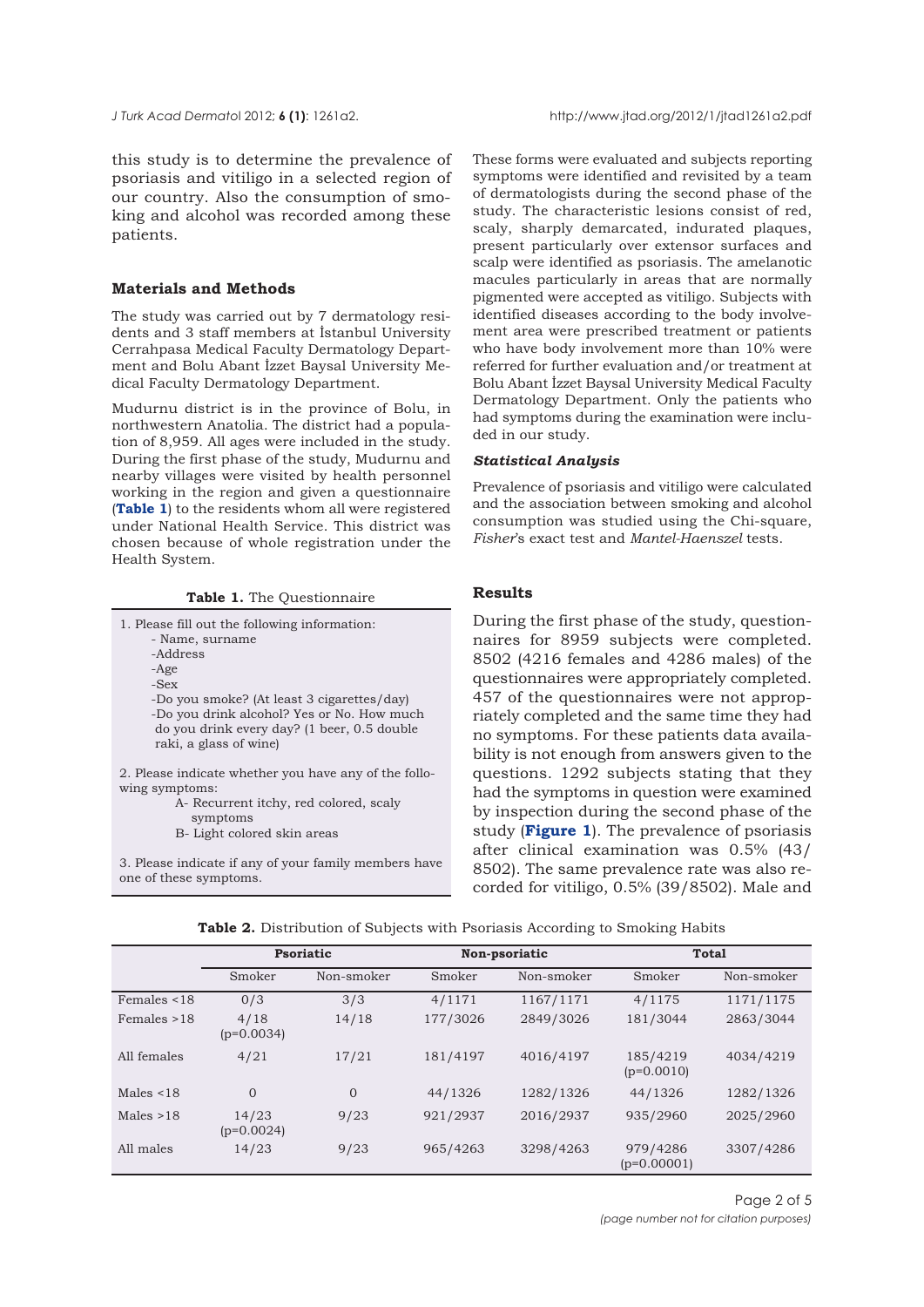<span id="page-2-0"></span>

**[Figure 1.](#page-1-0)** Summary of our epidemiologic study conducted in Mudurnu

female subjects who smoked (14/23 and 4/21 respectively), were found to have psoriasis more frequently than non-smokers (965/4263 and 181/4197) (p=0.003 and p=0.004 respectively). Male subjects consuming alcohol were found to have psoriasis more frequently than non-consumers (6/23

psoriatic; 192/4263 non-psoriatic) (p<0.001) (**[Tables 2](#page-1-0) and 3**).

Among 1292 subjects who were examined, 211 (16%) were evaluated to be free of any skin diseases. The skin diseases in 1081 were recorded. A total of 82 different diagnoses were made (**[Table 4](#page-3-0)**). 50.1% (542/1081) of

|                  | <b>Psoriatic</b>      |                   | Non-psoriatic |                   | <b>Total</b>            |                   |  |
|------------------|-----------------------|-------------------|---------------|-------------------|-------------------------|-------------------|--|
|                  | Alcohol               | <b>No Alcohol</b> | Alcohol       | <b>No Alcohol</b> | Alcohol                 | <b>No Alcohol</b> |  |
| Females <18      | 0/3                   | 3/3               | 0/1168        | 1168/1168         | 0/1171                  | 1171/1171         |  |
| $F$ emales $>18$ | 0/18                  | 18/18             | 5/3026        | 3021/3026         | 5/3044                  | 3039/3044         |  |
| All females      | 0/21                  | 21/21             | 5/4194        | 4189/4194         | 5/4215                  | 4210/4215         |  |
| Males $<$ 18     | $\Omega$              | $\mathbf{O}$      | 6/1326        | 1320/1326         | 6/1326                  | 1320/1326         |  |
| Males $>18$      | 6/23<br>$(p=0.00013)$ | 17/23             | 186/2937      | 2751/2937         | 192/2960                | 2768/2960         |  |
| All males        | 6/23                  | 17/23             | 192/4263      | 4071/4263         | 198/4286<br>$(p=0.001)$ | 4088/4286         |  |

**Table 3.** Distribution of Subjects with Psoriasis According to Alcohol Consumption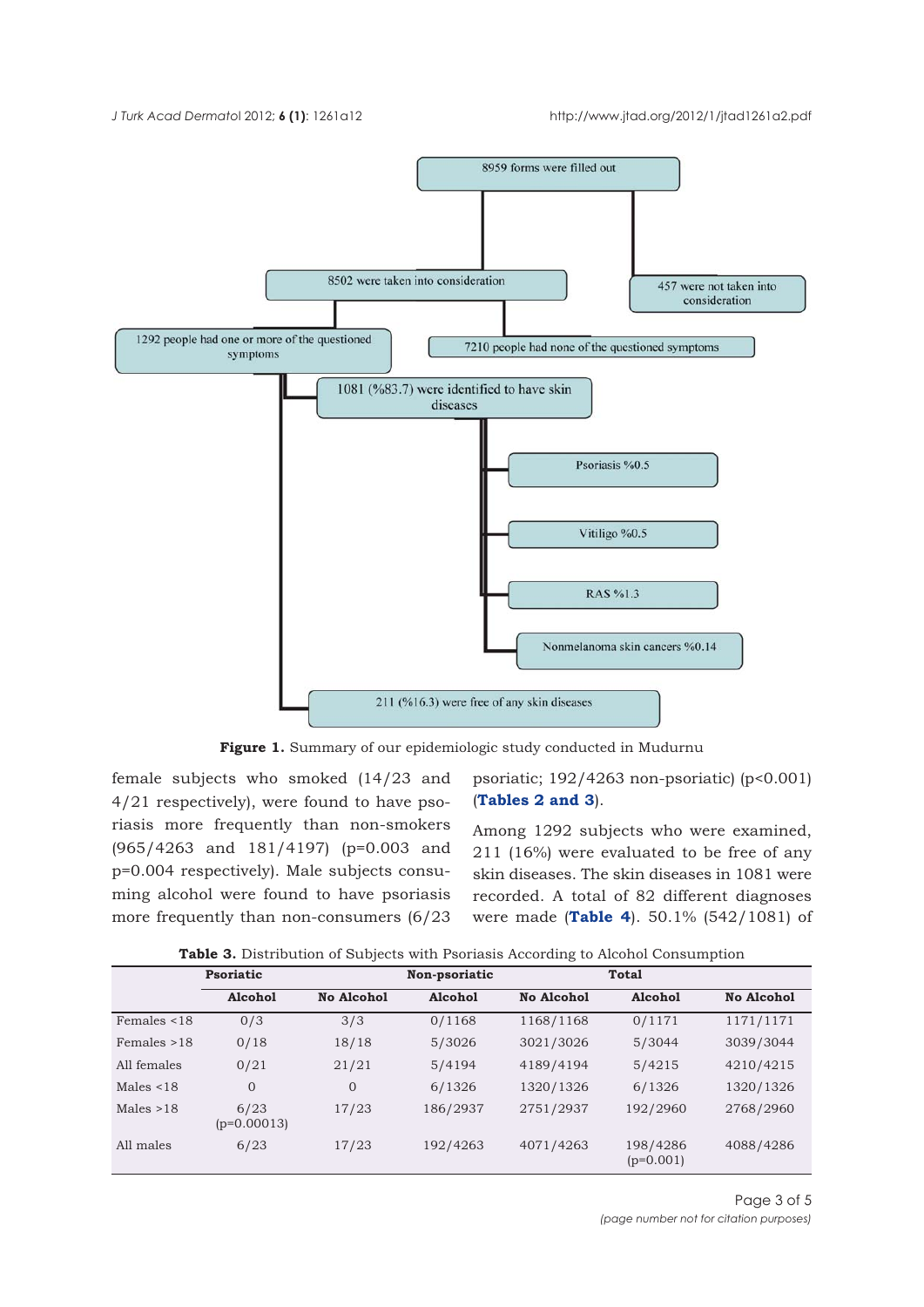<span id="page-3-0"></span>*J Turk Acad Dermato*l 2012; **6 (1)**: 1261a2. http://www.jtad.org/2012/1/jtad1261a2.pdf

**[Table 4.](#page-2-0)** Prevalences of Skin Diseases in 8502 People

| <b>Diseases</b>          | n   | (%)    |
|--------------------------|-----|--------|
| Dermatophytic infections | 319 | (3.75) |
| Eczema                   | 250 | (2.94) |
| <b>RAS</b>               | 112 | (1.32) |
| Psoriasis                | 43  | (0.51) |
| Vitiligo                 | 39  | (0.46) |
| Nonmelanoma skin cancers | 12  | (0.14) |

the subjects were female, 49.9% (539/1081) were male.

## **Discussion**

The prevalence of psoriasis is stated as 2% in most textbooks. Most numbers stated in literature are crude estimations [**[6](#page-4-0)**]. Cross-sectional studies based on clinical examination have reported the prevalence of psoriasis to be 0.3-3.5%. The methods and sample sizes of these studies are quite different and interobserver differences have not been calculated in most of them [**[7](#page-4-0)**]. In our study, we found the prevalence of psoriasis to be 0.5%. This number is lower than prevalence reported in the literature. Studies have shown that the prevalence of psoriasis is affected by geographical location and ethnic origin. Psoriasis increases as the distance to the equator increases and is seen more frequently in Caucasians [**[6, 8](#page-4-0)**].

The prevalence of vitiligo is stated to be 0.1- 1% [**[3,](#page-4-0) [9](#page-4-0)**]. In our study, the prevalence of vitiligo which was calculated as 0.5% is in accordance with numbers reported from the world.

The number of epidemiological studies of skin diseases in the world is few. Our study is one of the first of its kind in our country. The patients were examined by ten dermatologists. However they have different clinical experience, we do not think they have different clinical diagnosis related to psoriasis and vitiligo. Because the clinical diagnosis of the diseases are well known by dermatologists. Compared with data based on questionnaires and interviews, validity of the clinical examination by a dermatologist is high.

In field survey studies, diagnosis in cases of remission at the time of examination may be

lost. Furthermore minor symptoms of psoriasis may not have been diagnosed at all and previous outbreaks may have been forgotten. Nevertheless field surveys in detecting disease prevalence compared to hospital admission rates seem to be high. Because some patients with minor lesions may not demand therapy for attending to the hospital.

Determining the epidemiological properties of skin diseases correctly will no doubt lead to improvements in health policies and treatment strategies.

The association of smoking and alcohol consumption habits with psoriasis and vitiligo

Smoking and alcohol consumption have long thought to affect psoriasis negatively but no comprehensive studies have been conducted until the last decade. Some epidemiologic studies have been conducted recently but the results cannot be compared due to the differences in methodology. Nevertheless, proof that smoking and alcohol consumption affect psoriasis is constantly increasing [**[10](#page-4-0)**].

An association between psoriasis and smoking has been addressed in our study and the results have shown that male and female patients who smoke had psoriasis more frequently  $(p=0.003, p=0.004)$ . The relationship between the number of cigarettes smoked daily and disease severity has to be assessed by more detailed studies.

Alcohol both triggers the onset of psoriatic lesions and increases the severity of existing disease. In people who consume excessive amounts of alcohol, the disease is observed to be more severe, widespread and inflamed. If alcohol is discontinued, remission of the psoriasis can also be seen. The association of alcohol and psoriasis is more pronounced in males [**[11-13](#page-4-0)**]. In our study, we found that alcohol consuming males have psoriasis more frequently than non-consumers (p<0.001).

We know of no previous work on the association of vitiligo with smoking and alcohol consumption and we did not find any association either.

# **Acknowledgement**

We would like to thank Prof. Hasan Yazıcı, MD, Prof. Sebahattin Yurdakul, MD, and Ronni Wolf, MD, for their assistance in reviewing and editing of our manuscript.